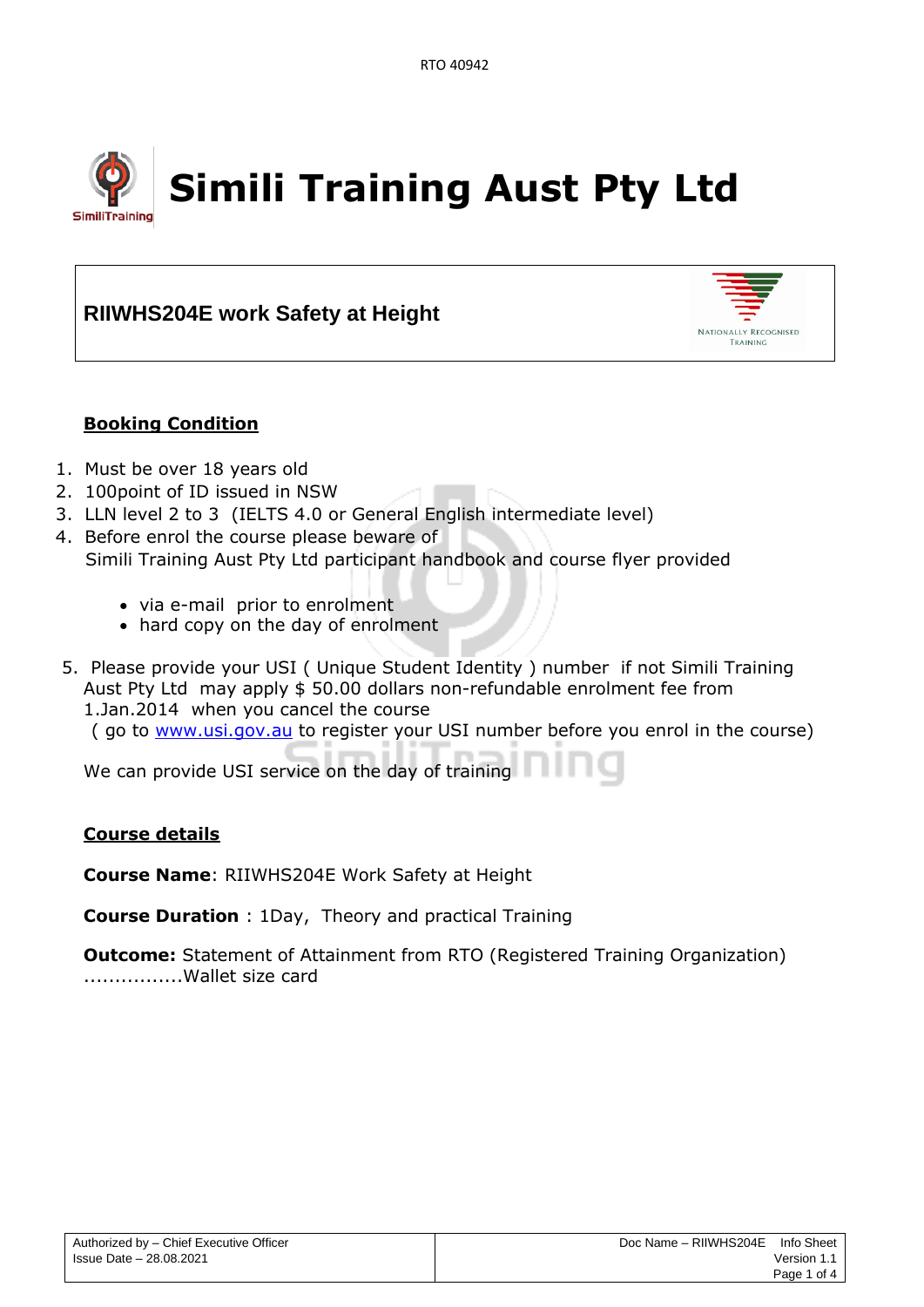#### **Working at Height Course Content**

This unit describes the skills and knowledge required to work safely at heights in the resources and infrastructure industries.

It applies to those working in operational roles. They generally work under supervision to undertake a prescribed range of functions involving known routines and procedures and take responsibility for the quality of work outcomes.

Licensing, legislative and certification requirements that apply to this unit can vary between states, territories and industry sectors. Users must check requirements with relevant body before applying the unit.

*Note: The terms Occupational Health and Safety (OHS) and Work Health and Safety (WHS) are equivalent and generally either can be used in the workplace. In jurisdictions where the National Model WHS Legislation has not been implemented RTOs are advised to contextualise the unit of competency by referring to the existing State/Territory OHS legislative requirements.*

- Identify work requirements
- Identify work procedures and instructions
- Access and install equipment
- Perform working at height
- Clean up work area
- •

# **Under the Work Safely at Height training and assessment**

All the participant must ensure that Practical training and assessment of a working at Height platform is performed under some supervision from trainer / or assessor, generally within a team environment.

It involves the application of routine equipment operation principles and procedures to maintain the safety and Practical training of working at Height in a variety of operational contexts.

## **On training day**

- Please Must bring photo ID and Medicare ( **eg Driver license ,photo Id card.**
- **PPE** : Safety shoes, Hard Hat, Hi-vis vest
- **Event of Raining** : Rain Coat required for Practical training and Assessment
- If you have any RPL reference ( eg: previous licence, Statement of attainment , log-book ..)
- Your own lunch if not, can purchase from takeaway shop around corner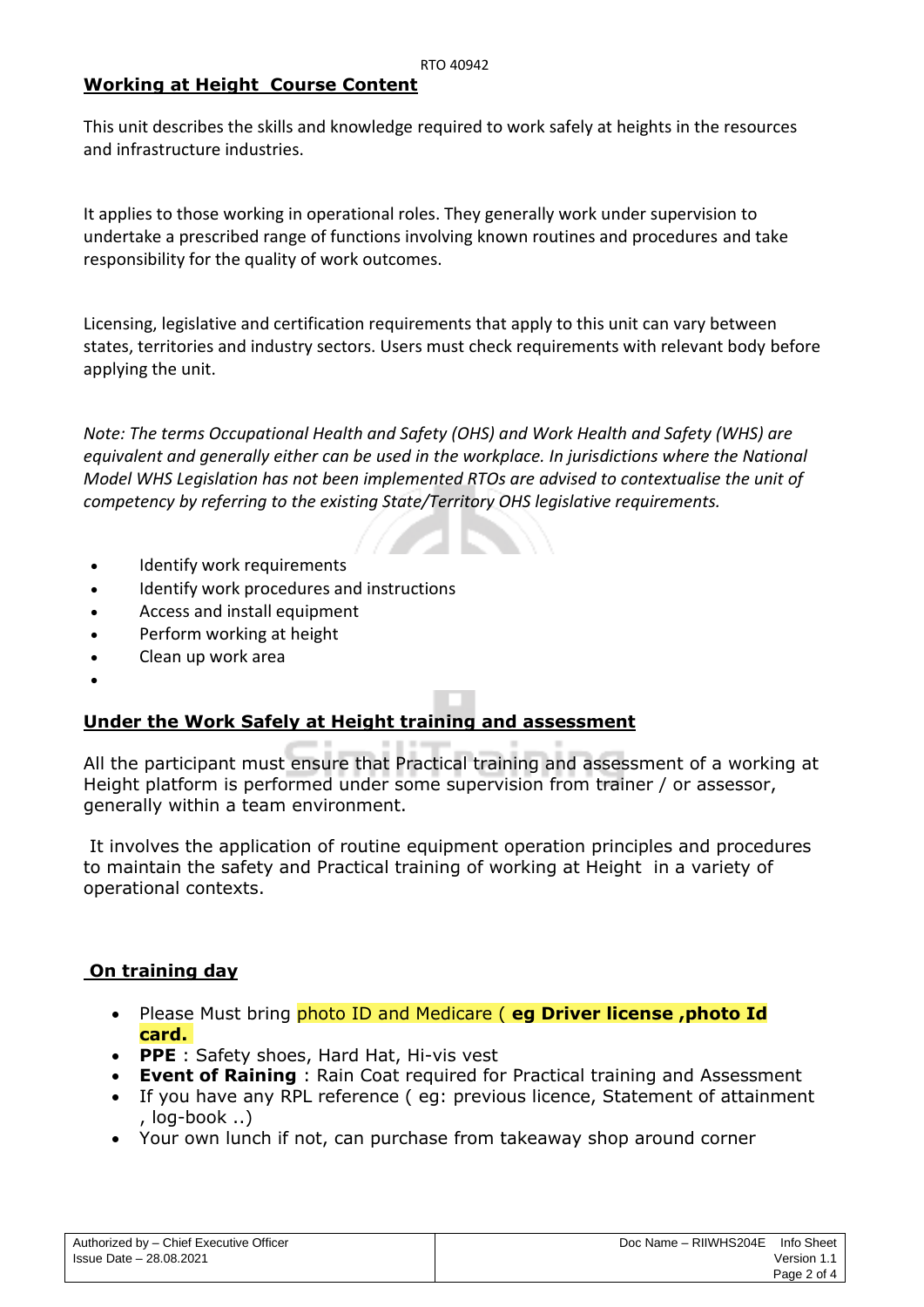#### **Fees and Charges:**

- Cost: refers to your invoice Duration is 3 days to complete. Payment is to be paid in full before course commencement
- It includes theory and practical components. The closed book written exam contains mathematic calculations and will require student to possess reasonable written English.
- In this course, you are allowed one assessment only. If additional re-assessment is required then it will incur additional charge of \$150. No extra charges apply if extra training is required.
- This course is a Licence upgrade course hence does not incur GST. If training only is being conducted without licence upgrade then it will attract GST.

#### **Our Fee and Refund policy is:**

- Participants pay a \$100 fee upon/deposit enrolment of a course of study.
- A 100% refund of any monies paid prior to commencement of any course may be claimed if a request is received in writing 7 days prior to course commencement.
- If you cancel your booking with less than 7 days notice, you will forfeit your course fee.
- The term "commencement" is refers to the first program attended by the client.
- Once we receive written cancellation from a client. All refund will be paid within 7 days.
- Non attendance will incur a \$100 fee. Where circumstances warrant, an agreement may be made with the CEO of Simili Training Pty Ltd for a reduced fee to be paid.
- If a client commences a course, but does not complete the course, the full course fee is still payable. Where circumstances warrant, an agreement may be made with the CEO of Simili Training Pty Ltd for a reduced fee to be paid.
- All students should be completed the course within two months from the date of enrolment. Unless an agreement is made with the CEO of Simili Training Pty Ltd for an extension or exception.
- Should a participant require a replacement Statement of Attainment, they will need to provide suitable evidence of their identification (normally photo ID) and pay the fee of \$55.00 (inc GST).

#### **We accept:**

- Electronic Funds Transfer (EFT)
- Cheque
- Credit Card / EPTPOS
- Cash

## **To enrol or inquire further, please contact us at:**

# **Simili Training Aust Pty Ltd**

Office Ph: 02 9637 7412 Sales Ph 1800 SIMILI (74 64 54)

| Authorized by - Chief Executive Officer |  |
|-----------------------------------------|--|
| <b>Issue Date - 28,08,2021</b>          |  |